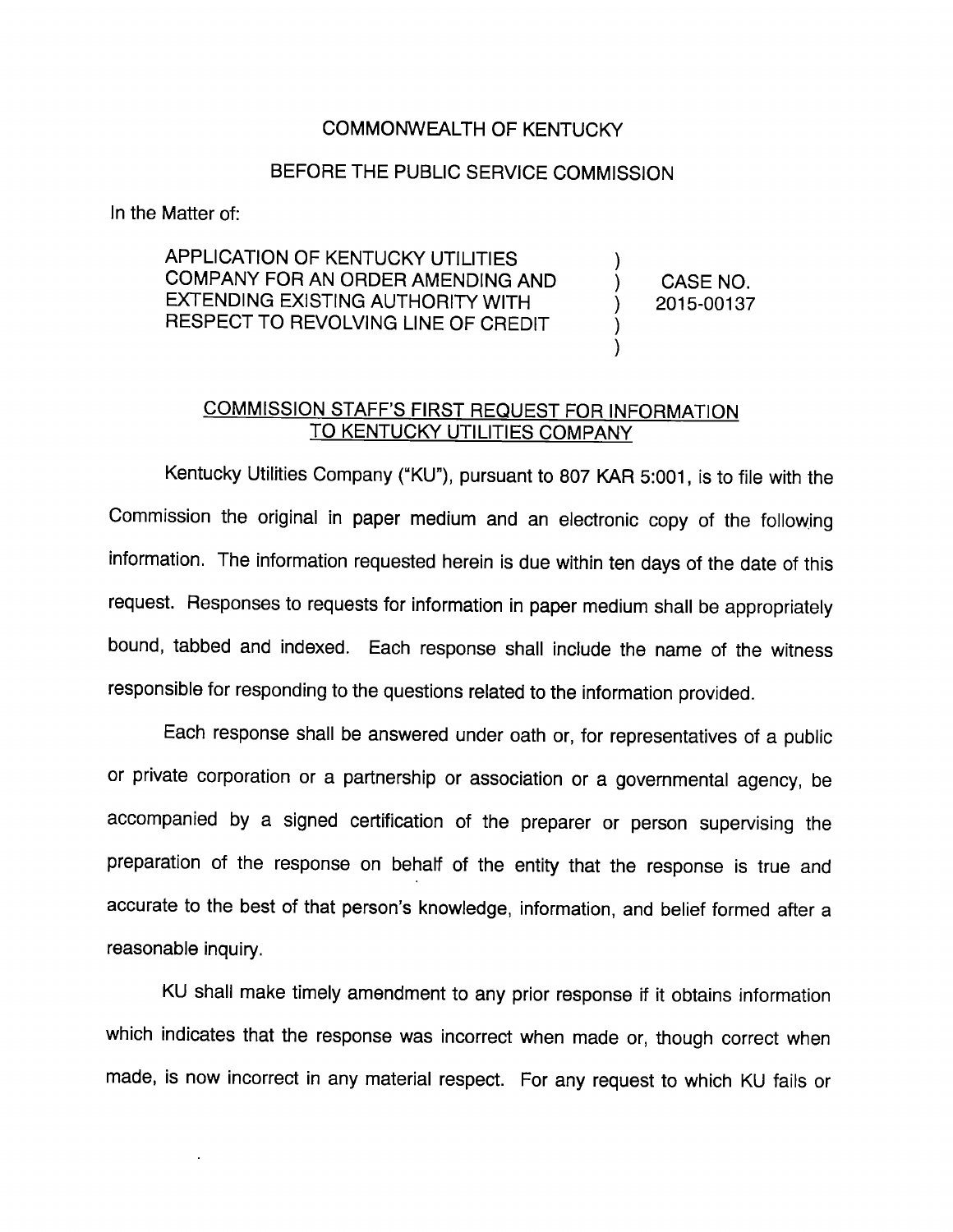refuses to furnish all or part of the requested information, KU shall provide a written explanation of the specific grounds for its failure to completely and precisely respond.

Careful attention should be given to copied material to ensure that it is legible. When the requested information has been previously provided in this proceeding in the requested format, reference may be made to the specific location of that information in responding to this request. When applicable, the requested information shall be separately provided for total company operations and jurisdictional operations. When filing a document containing personal information, KU shall, in accordance with 807 KAR 5:001, Section 4(10), encrypt or redact the document so that personal information cannot be read.

1. Refer to KU's application in the instant case, page 2, paragraph 4, and the applications in Case Nos. 2012-00409,<sup>1</sup> 2013-00238,<sup>2</sup> and 2014-00082,<sup>3</sup> which all state that "credit facilities would no longer be available on terms as favorable. . ." in part due to Basel III. Those previous applications further state that "not only are revolving lines of credit likely to be less readily available, but the current historically low commitment fees and interest spreads on actual borrowings are likely to be higher in the future."

a. According to paragraph 4 of the application in the instant case, Basel III began to be phased in starting in 2013. On page 7 of the application in Case No. 2014-00082, KU stated that the market had not yet exhibited signs of this phase-in.

<sup>&</sup>lt;sup>1</sup> Case No. 2012-00409, Application of Kentucky Utilities Company for an Order Amending and Extending Existing Authority with Respect to Revolving Line of Credit (Ky. PSC Oct. 23, 2012).

<sup>&</sup>lt;sup>2</sup> Case No. 2013-00238, Application of Kentucky Utilities Company for an Order Amending and Extending Existing Authority with Respect to Revolving Line of Credit (Ky. PSC Aug. 7, 2013).

 $3$  Case No. 2014-00082, Application of Kentucky Utilities Company for an Order Authorizing the Issuance of Securities and the Assumption of Obligations (Ky. PSC June 16, 2014).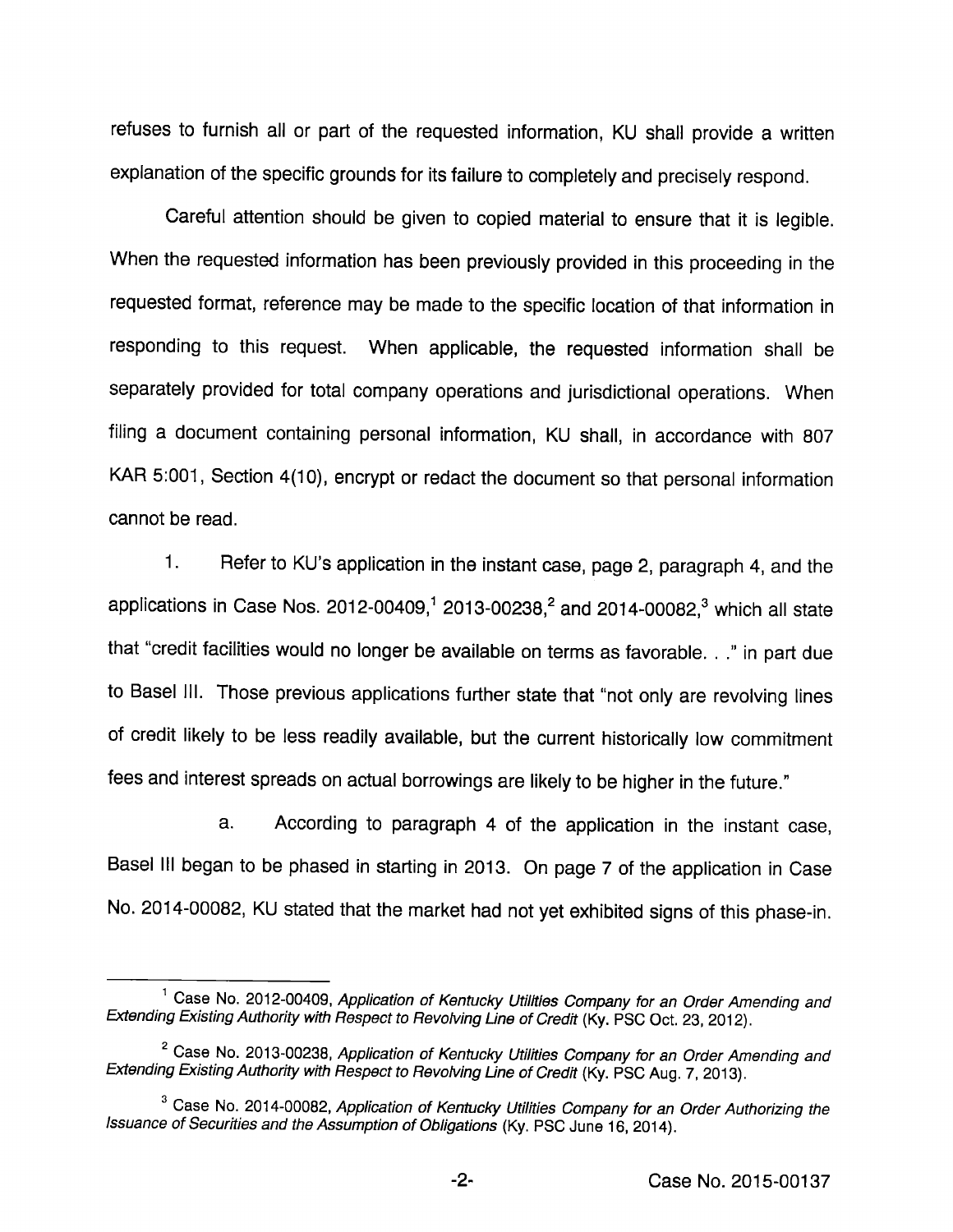State whether there have been any indications or signs that the market is reacting to the Basel III phase-in with higher commitment fees and interest spreads. If so, provide a discussion of the effects. Also, provide a table showing the change in commitment fees and interest spreads for each of the previous cases cited herein.

b. State whether KU has experienced less readily available credit during the period of time represented by the previously cited financing applications. If so, explain the effects on KU's financing arrangements.

**Jeff Derouen** Executive Director Public Service Commission P.O. Box 615 Frankfort, KY 40602

DATED MAY 2 6 2015

cc: Parties of Record